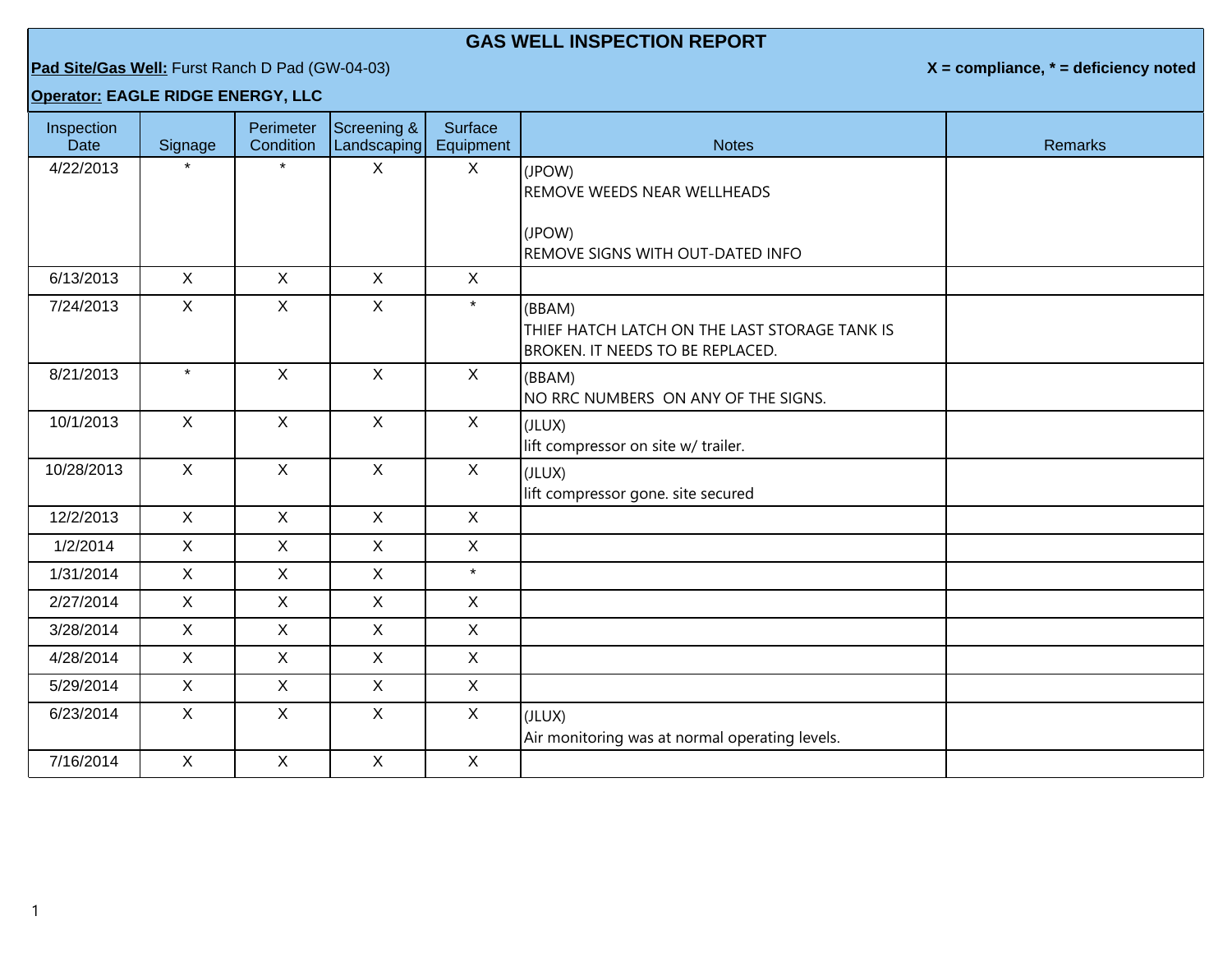| 8/7/2014   | X            | X            | X            | $\mathsf{X}$ | (JLUX)<br>Modern Geosciences conducted their air monitoring<br>inspection on July 28th. The re-inspection was done on 8-7-<br>14. Eric DeLaughter was onsite to witness the inspection. A<br>crew was replacing pipe at the separator. The Mallard level<br>control was admitting gas at the coupling. the crew was<br>retapping the couplings to correct the leak. The tanks are<br>not in service. NORM stickers will be placed on tanks and<br>tanks will be removed at later date. Wellheads are<br>scheduled for painting. |  |
|------------|--------------|--------------|--------------|--------------|---------------------------------------------------------------------------------------------------------------------------------------------------------------------------------------------------------------------------------------------------------------------------------------------------------------------------------------------------------------------------------------------------------------------------------------------------------------------------------------------------------------------------------|--|
| 9/11/2014  |              |              | $\star$      | $\star$      | (jlux)<br>The entrance to the pad site is now accessible off of 1171. Tx<br>dot and Barron (the traffic police officer) corrected the issue<br>today. The base was laid down and bulldozed down to the<br>road.                                                                                                                                                                                                                                                                                                                 |  |
| 11/24/2014 | $\mathsf{X}$ | $\mathsf{X}$ | X            | X            | (JLUX)<br>no leaks detected on site.                                                                                                                                                                                                                                                                                                                                                                                                                                                                                            |  |
| 12/31/2014 | $\mathsf{X}$ | $\mathsf{X}$ | $\mathsf{X}$ | X            |                                                                                                                                                                                                                                                                                                                                                                                                                                                                                                                                 |  |
| 1/20/2015  | $\mathsf{X}$ | $\mathsf{X}$ | X            | $\star$      | (JLUX)<br>Conducted air monitoring inspection with Modern<br>Geosciences. A leak was detected at the mallord box(snap<br>valve) at the middle separator. The tanks norm levels were<br>elevated above 50. They need to place norm stickers on the<br>tanks. Operator was notified of the leak.                                                                                                                                                                                                                                  |  |
| 1/27/2015  |              |              | $\star$      |              | (JLUX)<br>the leaks were fixed at the Furst Ranch D pad. no other<br>issues during re-inspection.                                                                                                                                                                                                                                                                                                                                                                                                                               |  |
| 2/11/2015  | X            | $\sf X$      | $\mathsf{X}$ | $\mathsf{X}$ |                                                                                                                                                                                                                                                                                                                                                                                                                                                                                                                                 |  |
| 3/26/2015  | $\star$      | $\star$      | $\star$      | $\star$      |                                                                                                                                                                                                                                                                                                                                                                                                                                                                                                                                 |  |
| 4/30/2015  | $\star$      | $\star$      | $\star$      | $\star$      | (JLUX)<br>tall weeds and grass around wellheads and containment<br>area.                                                                                                                                                                                                                                                                                                                                                                                                                                                        |  |
| 5/11/2015  | $\mathsf{X}$ | $\mathsf X$  | $\mathsf{X}$ | X            | (JLUX)<br>norm stickers on tanks.                                                                                                                                                                                                                                                                                                                                                                                                                                                                                               |  |
| 6/15/2015  | $\star$      | $\star$      | $\star$      | $\star$      | (JLUX)<br>shutoff valves are painted yellow and red. yellow is high<br>pressure and red is low pressure.                                                                                                                                                                                                                                                                                                                                                                                                                        |  |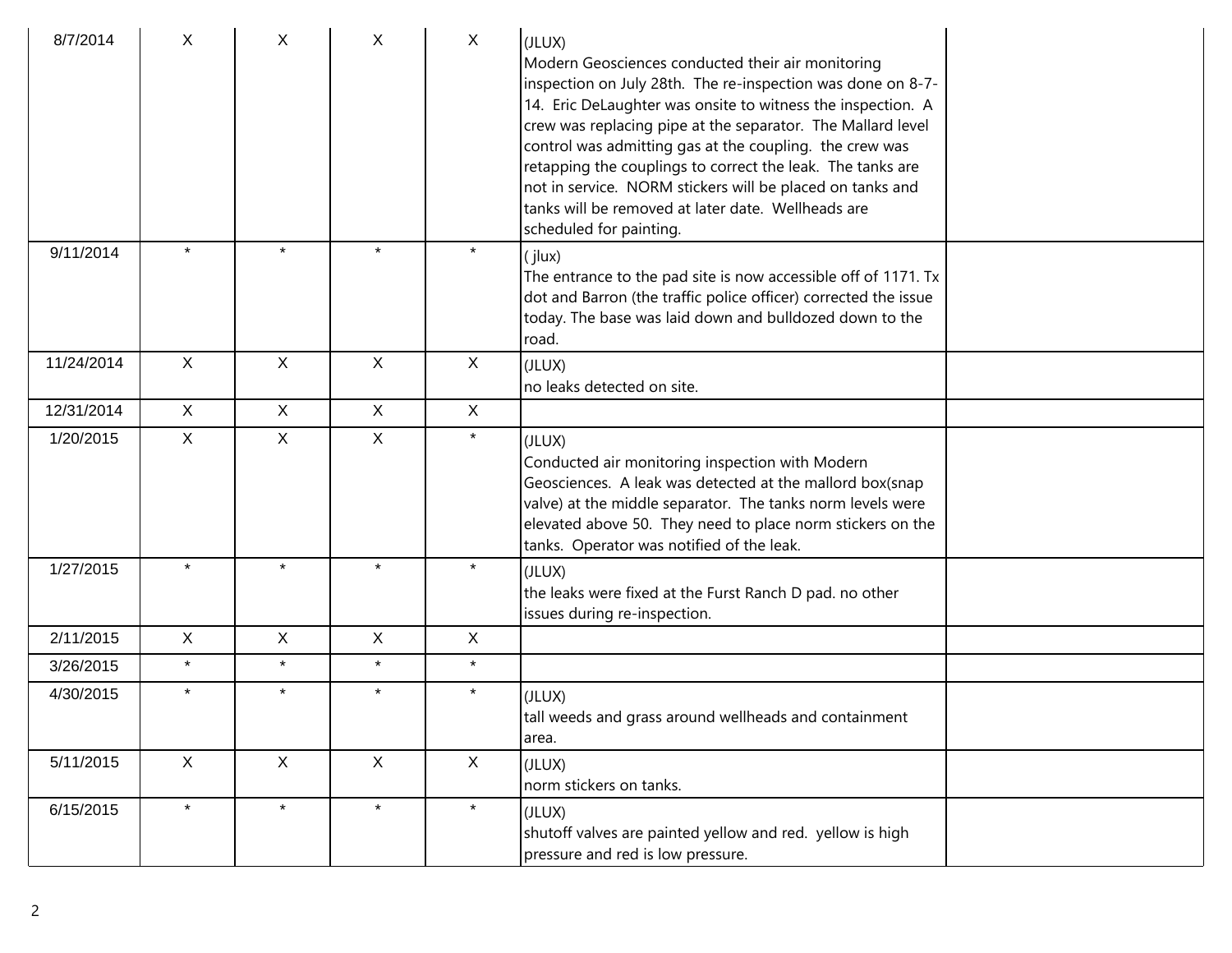| 7/20/2015  | X            | X              | X            | $\star$     | (JLUX)<br>Modern Geosciences conducted an air monitoring inspection<br>today. They found a leak at the mallard box at Separator 1H.<br>The norm level was higher than 50 at the Tanks. tanks are<br>labeled. |
|------------|--------------|----------------|--------------|-------------|--------------------------------------------------------------------------------------------------------------------------------------------------------------------------------------------------------------|
| 8/3/2015   | $\star$      | $\star$        | $\star$      | $\star$     | (JLUX)<br>re-inspection done. no leaks                                                                                                                                                                       |
| 8/13/2015  | $\mathsf{X}$ | $\mathsf{X}$   | X            | X           |                                                                                                                                                                                                              |
| 9/29/2015  | $\mathsf{X}$ | $\mathsf{X}$   | $\mathsf{X}$ | $\mathsf X$ |                                                                                                                                                                                                              |
| 10/8/2015  | $\mathsf{X}$ | $\mathsf X$    | X            | $\mathsf X$ |                                                                                                                                                                                                              |
| 10/28/2015 | $\mathsf{X}$ | $\mathsf X$    | $\mathsf{X}$ | $\mathsf X$ |                                                                                                                                                                                                              |
| 11/11/2015 | $\mathsf{X}$ | X              | X            | $\mathsf X$ |                                                                                                                                                                                                              |
| 12/29/2015 | $\mathsf{X}$ | $\mathsf X$    | $\mathsf{X}$ | $\mathsf X$ |                                                                                                                                                                                                              |
| 1/11/2016  | $\star$      | $\star$        | $\star$      | $\star$     | (JLUX)<br>call about the lock at gate. new code for the gate.                                                                                                                                                |
| 1/19/2016  | $\mathsf{X}$ | X              | $\mathsf{X}$ | X           | (JLUX)<br>air monitoring inspection conducted by Modern<br>Geosciences. No leaks found on site but need to replace a<br>few norm stickers on tanks. Wells are shut in temporarily                            |
| 1/29/2016  | $\star$      | $\star$        | $\star$      | $\star$     | (JLUX)<br>Re-inspection done. NORM stickers on wellheads and tanks.                                                                                                                                          |
| 2/24/2016  | $\star$      | $\star$        | $\star$      | $\star$     |                                                                                                                                                                                                              |
| 3/15/2016  | $\mathsf{X}$ | $\pmb{\times}$ | $\mathsf{X}$ | $\mathsf X$ | (JLUX)<br>gas wells are shut in                                                                                                                                                                              |
| 4/12/2016  | $\mathsf{X}$ | $\mathsf{X}$   | $\mathsf{X}$ | X           | (JLUX)<br>wells shut in.                                                                                                                                                                                     |
| 5/11/2016  | $\star$      | $\star$        | $\star$      | $\star$     | (JLUX)<br>wells still shut in                                                                                                                                                                                |
| 6/6/2016   | $\star$      | $\star$        | $\star$      | $\star$     | (JLUX)<br>wells shut in. grass mowed.                                                                                                                                                                        |
| 7/11/2016  | $\star$      | $\star$        | $\star$      | $\star$     | (JLUX)<br>tall weeds and grass at entrance and pad site.                                                                                                                                                     |
| 7/20/2016  | $\star$      | $\star$        | $\star$      | $\star$     | (JLUX)<br>air monitoring inspection with modern geosciences. no<br>leaks found. wells still shut in. weeds were mowed                                                                                        |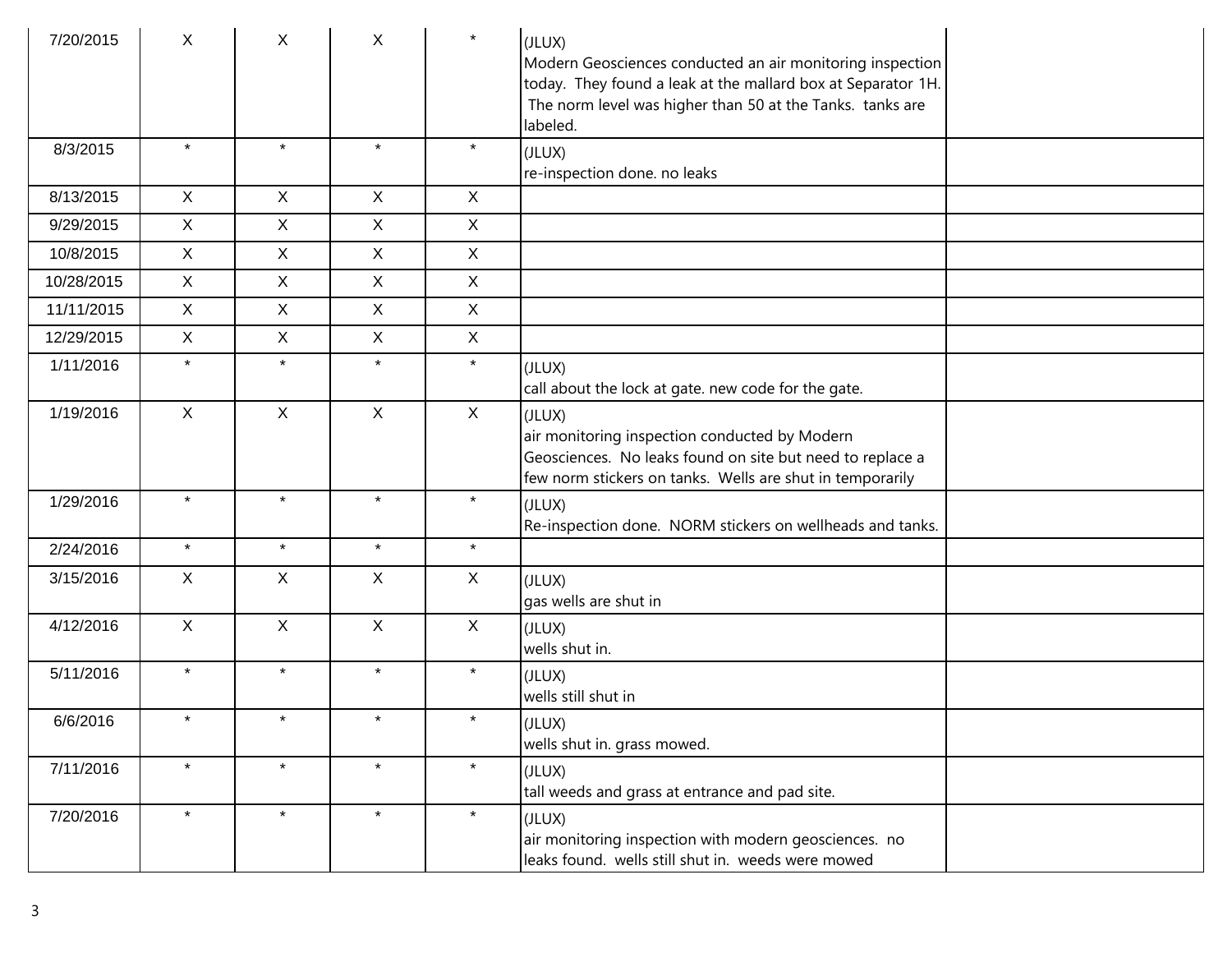| 8/8/2016   | $\star$ | $\star$ | $\star$ | $\star$ | (JLUX)<br>reinspection done. no leaks                                                                           |                         |
|------------|---------|---------|---------|---------|-----------------------------------------------------------------------------------------------------------------|-------------------------|
| 8/30/2016  | $\star$ | $\star$ | $\star$ | $\star$ |                                                                                                                 |                         |
| 9/14/2016  | $\star$ | $\star$ | $\star$ | $\star$ |                                                                                                                 |                         |
| 10/11/2016 | $\star$ | $\star$ | $\star$ | $\star$ | (JLUX)<br>tall weeds at entrance gate that needs to be mowed. tall<br>grass at well heads.                      |                         |
| 10/26/2016 | $\star$ | $\star$ | $\star$ | $\star$ | (JLUX)<br>tall weeds and grass mowed.                                                                           |                         |
| 11/15/2016 | $\star$ | $\star$ | $\star$ | $\star$ |                                                                                                                 |                         |
| 12/28/2016 | $\star$ | $\star$ | $\star$ | $\star$ |                                                                                                                 |                         |
| 1/9/2017   | $\star$ | $\star$ | $\star$ | $\star$ |                                                                                                                 | VOIDED (JLUX 1/31/2017) |
| 1/9/2017   | $\star$ | $\star$ | $\star$ | $\star$ |                                                                                                                 |                         |
| 1/30/2017  | $\star$ | $\star$ | $\star$ | $\star$ | (JLUX)<br>air monitoring inspection conducted by modern geosciences<br>today.                                   |                         |
| 2/15/2017  | $\star$ | $\star$ | $\star$ | $\star$ | (JLUX)<br>operator still needs to fix issues                                                                    |                         |
| 2/16/2017  | $\star$ | $\star$ | $\star$ | $\star$ | (JLUX)<br>reinspection completed. the leaks were fixed.                                                         |                         |
| 3/21/2017  | $\star$ | $\star$ | $\star$ | $\star$ |                                                                                                                 |                         |
| 4/6/2017   | $\star$ | $\star$ | $\star$ | $\star$ |                                                                                                                 |                         |
| 4/20/2017  | $\star$ | $\star$ | $\star$ | $\star$ | (JLUX)<br>no issues                                                                                             |                         |
| 5/9/2017   | $\star$ | $\star$ | $\star$ | $\star$ |                                                                                                                 |                         |
| 5/30/2017  | $\star$ | $\star$ | $\star$ | $\star$ |                                                                                                                 |                         |
| 6/16/2017  | $\star$ | $\star$ | $\star$ | $\star$ | (JLUX)<br>tall weeds and grass                                                                                  |                         |
| 7/7/2017   | $\star$ | $\star$ | $\star$ | $\star$ | (JLUX)<br>grass was mowed.                                                                                      |                         |
| 7/21/2017  | $\star$ | $\star$ | $\star$ | $\star$ | (JLUX)<br>air monitoring inspections conducted by Modern<br>Geosciences. No leaks were found during inspection. |                         |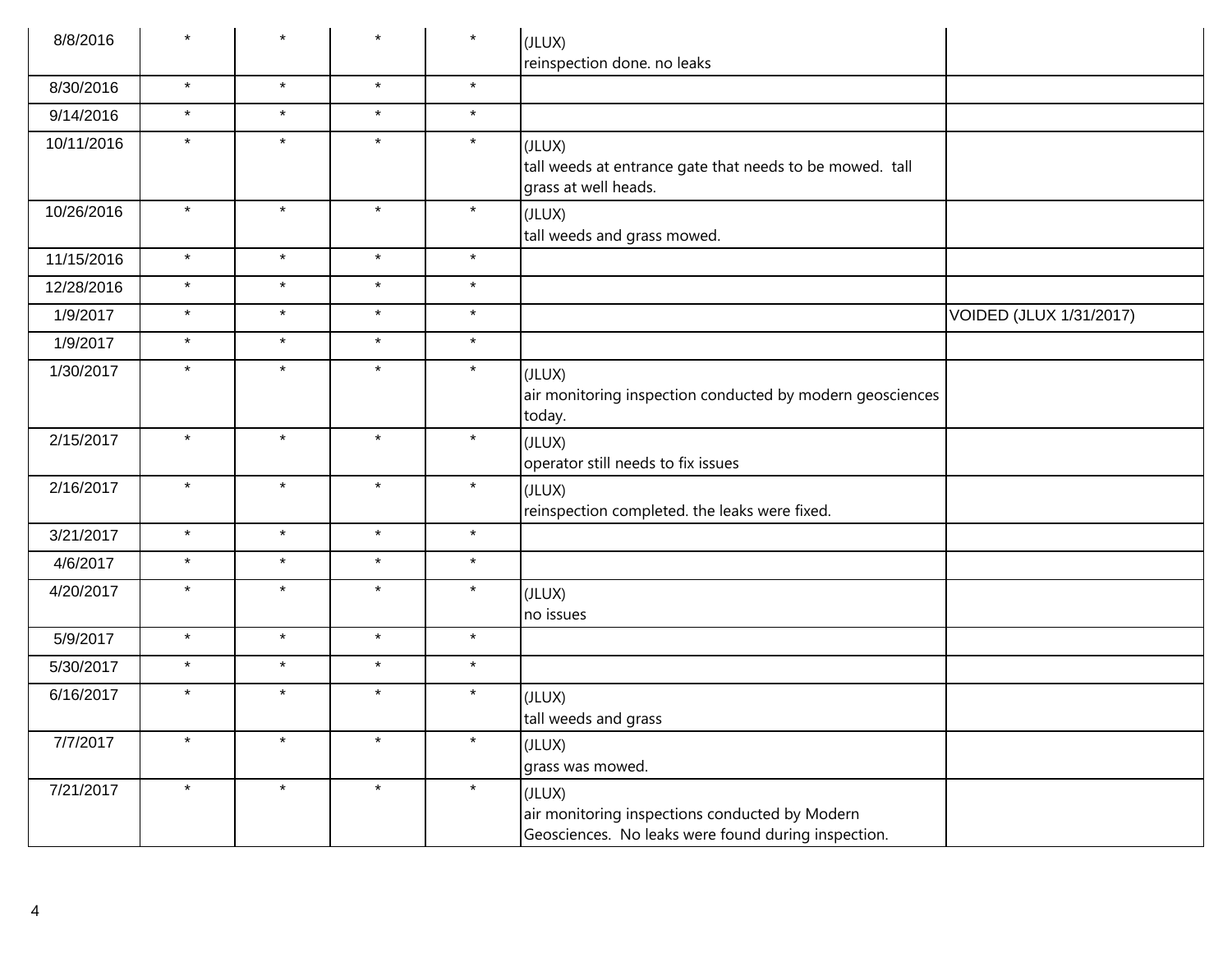| 8/23/2017  |         |         |         | $\star$ | (JLUX)<br>no issues.                                                                                                                                      |
|------------|---------|---------|---------|---------|-----------------------------------------------------------------------------------------------------------------------------------------------------------|
| 9/21/2017  | $\star$ | $\star$ | $\star$ | $\star$ |                                                                                                                                                           |
| 10/3/2017  | $\star$ | $\star$ | $\star$ | $\star$ |                                                                                                                                                           |
| 10/24/2017 | $\star$ | $\star$ | $\star$ | $\star$ |                                                                                                                                                           |
| 11/13/2017 | $\star$ | $\star$ | $\star$ | $\star$ | (JLUX)<br>Conducted monthly inspection. No violations found on site.                                                                                      |
| 12/27/2017 | $\star$ | $\star$ | $\star$ | $\star$ | (JLUX)<br>no leaks found on site.                                                                                                                         |
| 1/10/2018  | $\star$ | $\star$ | $\star$ | $\star$ |                                                                                                                                                           |
| 1/17/2018  | $\star$ | $\star$ | $\star$ | $\star$ | (JLUX)<br>Air monitoring inspection conducted by modern geosciences<br>today. No leaks were found during the inspection.                                  |
| 2/15/2018  | $\star$ | $\star$ | $\star$ | $\star$ | (JLUX)<br>no leaks found.                                                                                                                                 |
| 3/22/2018  | $\star$ | $\star$ | $\star$ | $\star$ | (JLUX)<br>No leaks found. The operator has plans to plug and<br>abandon the wells.                                                                        |
| 4/6/2018   | $\star$ | $\star$ | $\star$ | $\star$ | (JLUX)<br>no leaks found during inspection.                                                                                                               |
| 6/5/2018   | $\star$ | $\star$ | $\star$ | $\star$ | (JLUX)<br>no issues                                                                                                                                       |
| 7/18/2018  | $\star$ | $\star$ | $\star$ | $\star$ | (JLUX)<br>no issues.                                                                                                                                      |
| 7/25/2018  | $\star$ | $\star$ | $\star$ | $\star$ | (JLUX)<br>tall weeds and grass around wellheads. air monitoring<br>inspection conducted by modern geosciences today. no<br>leaks found during inspection. |
| 8/6/2018   | $\star$ | $\star$ | $\star$ | $\star$ | (JLUX)<br>STRC rig and crew were on well D1. they were cutting casing<br>and pulling casing out of hole.                                                  |
| 8/8/2018   | $\star$ | $\star$ | $\star$ | $\star$ | (JLUX)<br>STRC rig on site. Wireline truck on site to cut casing today.<br>Crew will lay down casing all day and then shut down.                          |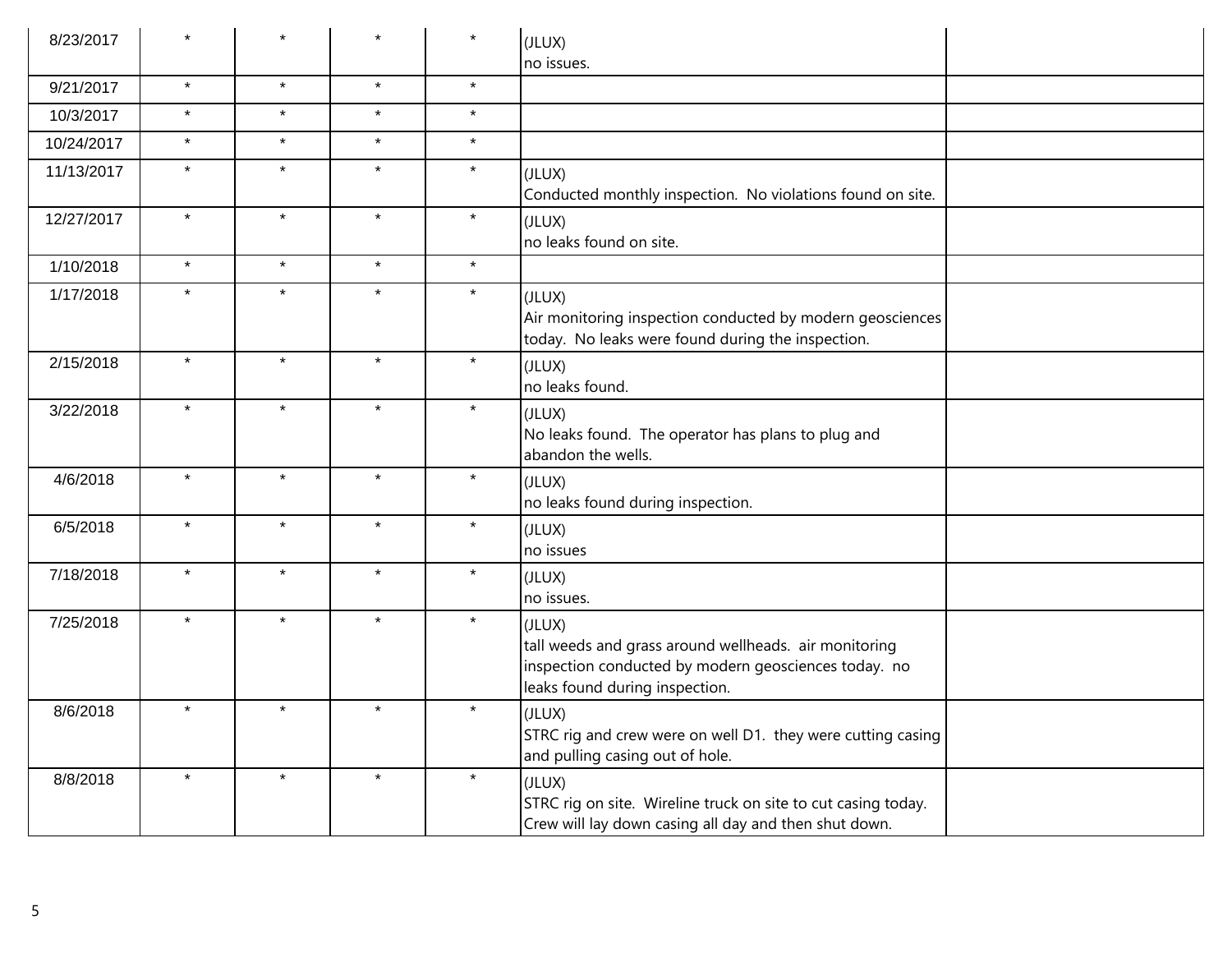| 8/15/2018  |         |         |         | $\star$ | (JLUX)<br>Crew was not working on site today. They were on well D2H.<br>The tubing was out of hole stacked up and layed down.<br>Wireline truck was on site. truck was hauling off casing<br>today.                                                         |
|------------|---------|---------|---------|---------|-------------------------------------------------------------------------------------------------------------------------------------------------------------------------------------------------------------------------------------------------------------|
| 8/17/2018  | $\star$ | $\star$ | $\star$ | $\star$ | (JLUX)<br>crew was pulling casing from hole all day and then shutting<br>down.                                                                                                                                                                              |
| 8/22/2018  | $\star$ | $\star$ | $\star$ | $\star$ | (JLUX)<br>Trucks were on location loading and hauling off tubing and<br>casing. STRC was done plugging well 2h on the 21st.                                                                                                                                 |
| 9/11/2018  | $\star$ | $\star$ | $\star$ | $\star$ | (JLUX)<br>the pad site needs to be cleaned up.                                                                                                                                                                                                              |
| 10/19/2018 | $\star$ | $\star$ | $\star$ | $\star$ | (JLUX)<br>Plugging unit was on site plugging well 3H.                                                                                                                                                                                                       |
| 10/22/2018 | $\star$ | $\star$ | $\star$ | $\star$ | (JLUX)<br>Rig still onsite working. Should finish plugging well on<br>Wednesday.                                                                                                                                                                            |
| 10/24/2018 | $\star$ | $\star$ | $\star$ | $\star$ | (JLUX)<br>the crew finished work on well 3H and rigged down and<br>moved off location.                                                                                                                                                                      |
| 10/30/2018 | $\star$ | $\star$ | $\star$ | $\star$ | (JLUX)<br>Met DeeDee with Modern Geosciences on site to conduct<br>post plugging inspection. the containment area has<br>elevated NORM around tanks. Operator needs start<br>removing equipment from site. No other issues were found<br>during inspection. |
| 11/16/2018 | $\star$ | $\star$ | $\star$ | $\star$ | (JLUX)<br>tanks, separators and contaiment area still onsite. wells are<br>plugged and waiting to reclaim pad site.                                                                                                                                         |
| 12/4/2018  | $\star$ | $\star$ | $\star$ | $\star$ | (JLUX)<br>no change. equipment still on site.                                                                                                                                                                                                               |
| 1/8/2019   | $\star$ | $\star$ | $\star$ | $\star$ | (JLUX)<br>no change.                                                                                                                                                                                                                                        |
| 1/22/2019  |         | $\star$ | $\star$ | $\star$ | (JLUX)<br>no change. waiting on operator to let me know when they<br>are going to remove equipment from pad.                                                                                                                                                |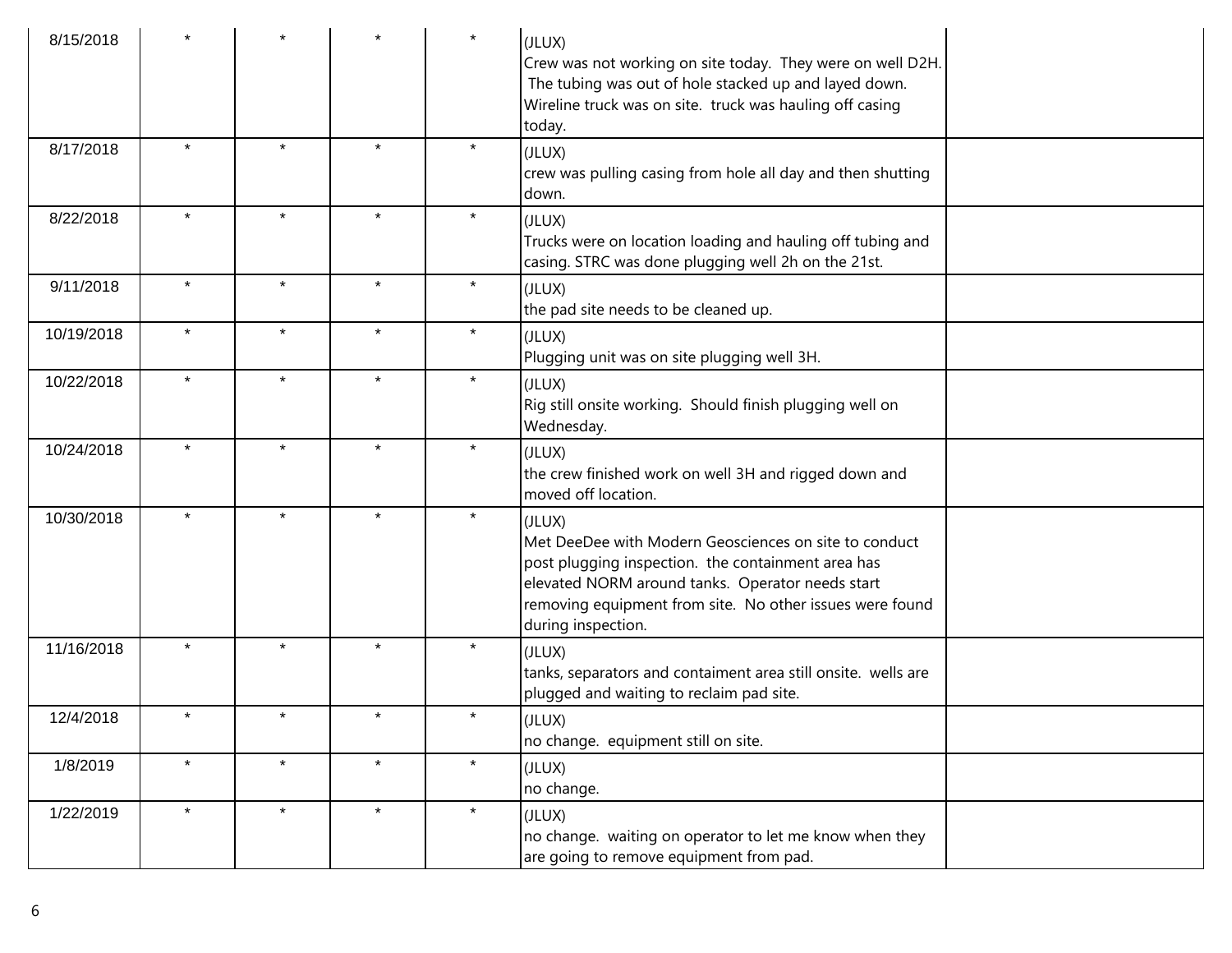| 2/21/2019  |              |              |              |              | (JLUX)<br>operator is getting bids on clearing pad site and reclaiming<br>pad.                                                                  |  |
|------------|--------------|--------------|--------------|--------------|-------------------------------------------------------------------------------------------------------------------------------------------------|--|
| 3/11/2019  | $\star$      | $\star$      | $\star$      | $\star$      | (JLUX)<br>no change                                                                                                                             |  |
| 4/23/2019  | $\star$      | $\star$      | $\star$      | $\star$      | (JLUX)<br>no changes. operator will start in May to reclaim pad.                                                                                |  |
| 5/10/2019  | $\star$      | $\star$      | $\star$      | $\star$      | (JLUX)<br>The pad site is being reclaimed back to natural state. The<br>operator will be moving the production equipment off in<br>June.        |  |
| 6/6/2019   | $\star$      | $\star$      | $\star$      | $\star$      | (JLUX)<br>ER is in the process of getting the pad site reclaimed. Talk to<br>Jonathan and he will have crews out this month working on<br>site. |  |
| 7/12/2019  | $\star$      | $\star$      | $\star$      | $\star$      | (JLUX)<br>no work on site. operator is preparing to reclaim site.                                                                               |  |
| 8/7/2019   | $\star$      | $\star$      | $\star$      | $\star$      | (JLUX)<br>not working on pad right now. plans are to remove tanks<br>and separators soon.                                                       |  |
| 8/16/2019  | $\star$      | $\star$      | $\star$      | $\star$      | (JLUX)<br>crew onsite working on breaking down containment area<br>and piping.                                                                  |  |
| 9/5/2019   | $\mathsf{X}$ | $\mathsf{X}$ | $\mathsf{X}$ | $\mathsf{X}$ | crews working on removing tanks and equipment from site.                                                                                        |  |
| 9/23/2019  | $\star$      | $\star$      | $\star$      | $\star$      | work truck on site today. The dirt still needs to be removed<br>from site.                                                                      |  |
| 10/2/2019  | $\star$      | $\star$      | $\star$      | $\star$      | no change. working on reclaiming site.                                                                                                          |  |
| 10/16/2019 | $\star$      | $\star$      | $\star$      | $\star$      | working on reclaiming pad. getting close to being done.                                                                                         |  |
| 11/18/2019 | $\star$      | $\star$      | $\star$      | $\star$      | checked on gas well pad. pad has been cleared by operator.<br>almost done reclaiming pad                                                        |  |
| 12/3/2019  | $\star$      |              |              | $\star$      | pad site gravel has been cleared by operator. waiting on<br>operator to notify me that everything has been reclaimed<br>and completed.          |  |
| 1/14/2020  |              | $\star$      | $\star$      | $\star$      | The gas well pad site has been completely reclaimed and<br>pipe risers installed.                                                               |  |